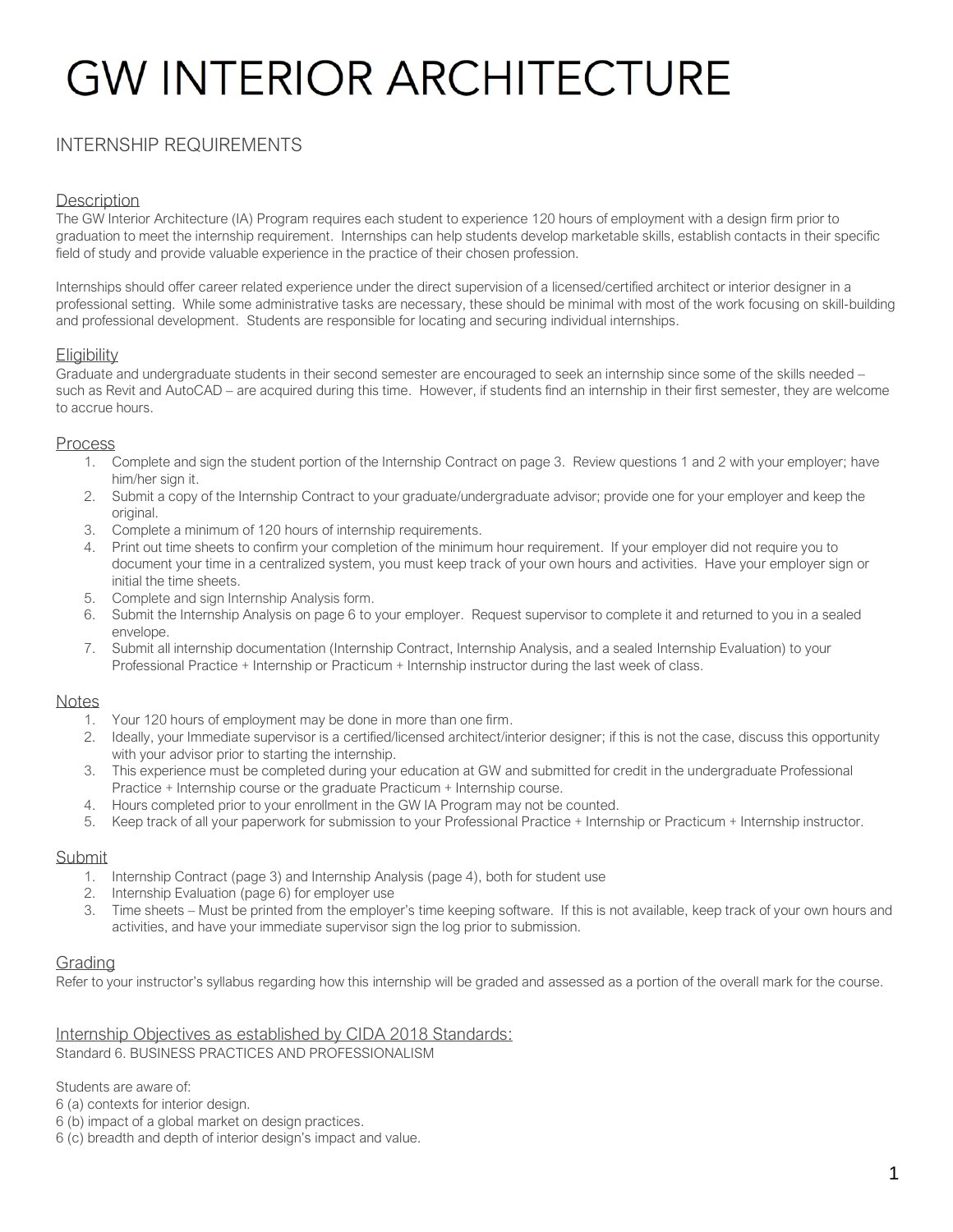6 (d) components of business practice.

Students understand:

- 6 (e) the types of business formations.
- 6 (f) the elements of project management.
- 6 (g) the instruments of service: contract documents, transmittals, schedules, budgets, and specifications.
- 6 (h) professional ethics and conduct.

The interior design program provides exposure to:

- 6 (i) career opportunities an interior design education can afford and the options for advanced study.
- 6 (j) role models who are qualified by education and experience in interior design.

The interior design program provides exposure to the role and value of:

- 6 (k) legal recognition of the profession.
- 6 (l) professional organizations.
- 6 (m) life-long learning.
- 6 (n) public service.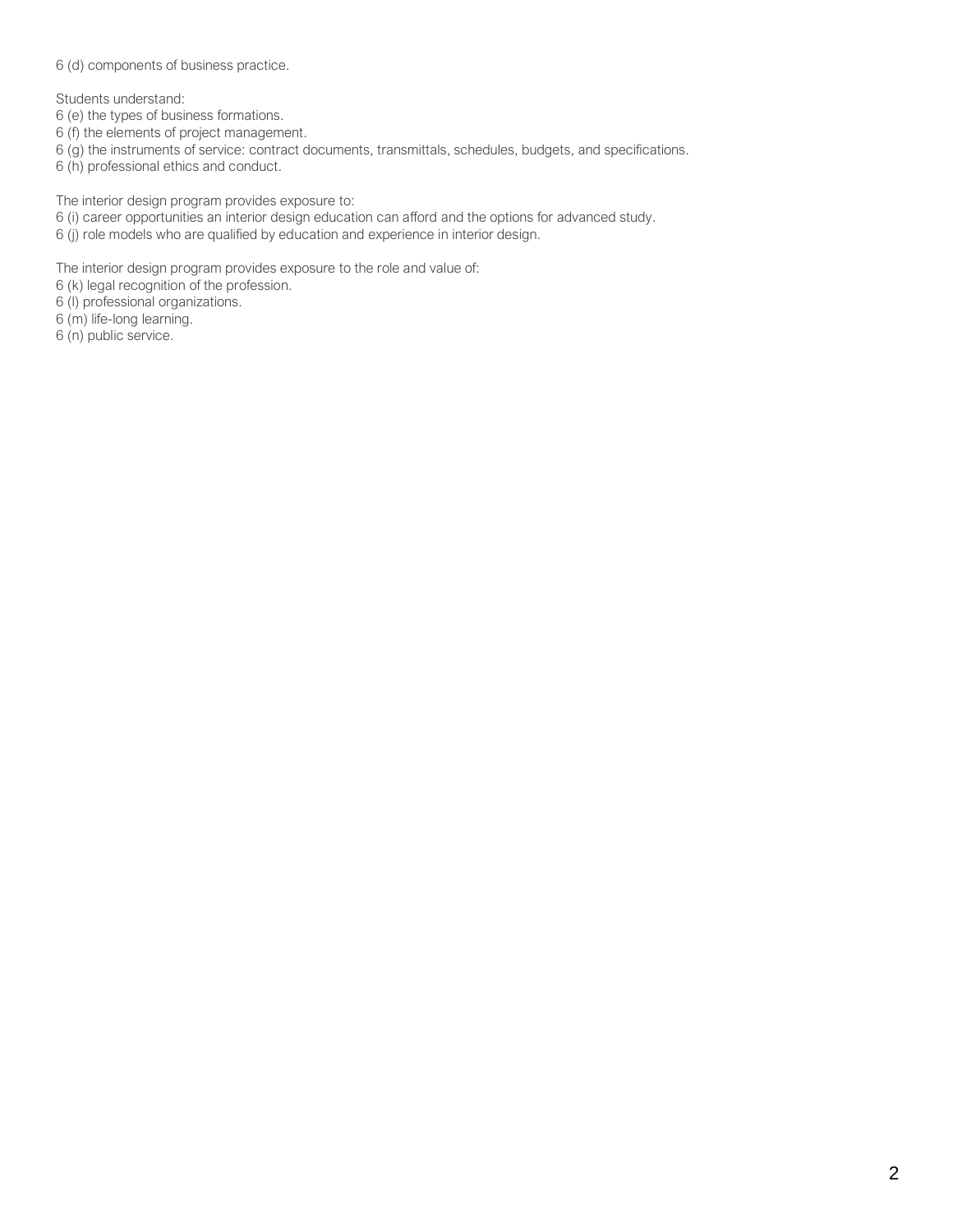INTERNSHIP CONTRACT FOR STUDENT USE (provide a copy for your advisor and employer at the beginning of internship; keep the original)

| PERSONAL INFO                                                                                                                                                                                     |  |  |                    |  |  |  |  |
|---------------------------------------------------------------------------------------------------------------------------------------------------------------------------------------------------|--|--|--------------------|--|--|--|--|
| Name                                                                                                                                                                                              |  |  | Current<br>Address |  |  |  |  |
| <b>Email Address</b>                                                                                                                                                                              |  |  |                    |  |  |  |  |
| Phone Number                                                                                                                                                                                      |  |  |                    |  |  |  |  |
| <b>INTERNSHIP INFO</b>                                                                                                                                                                            |  |  |                    |  |  |  |  |
| Company / Firm                                                                                                                                                                                    |  |  | Company<br>Address |  |  |  |  |
| Supervisor                                                                                                                                                                                        |  |  |                    |  |  |  |  |
| Supervisor Phone                                                                                                                                                                                  |  |  |                    |  |  |  |  |
| Supervisor email                                                                                                                                                                                  |  |  |                    |  |  |  |  |
| Beginning date:                                                                                                                                                                                   |  |  | End date:          |  |  |  |  |
| EXPECTED LEARNING OUTCOMES                                                                                                                                                                        |  |  |                    |  |  |  |  |
| that he/she is aware of what you would like to learn.<br>2. What type of work will you be doing? Discuss this with your supervisor so that you are aware of what he/she is<br>expecting from you. |  |  |                    |  |  |  |  |
| Other comments on how you think the internship experience will influence your career and/or coursework?<br>3.                                                                                     |  |  |                    |  |  |  |  |
| Student Signature                                                                                                                                                                                 |  |  | Date               |  |  |  |  |
| Employer Signature                                                                                                                                                                                |  |  | Date               |  |  |  |  |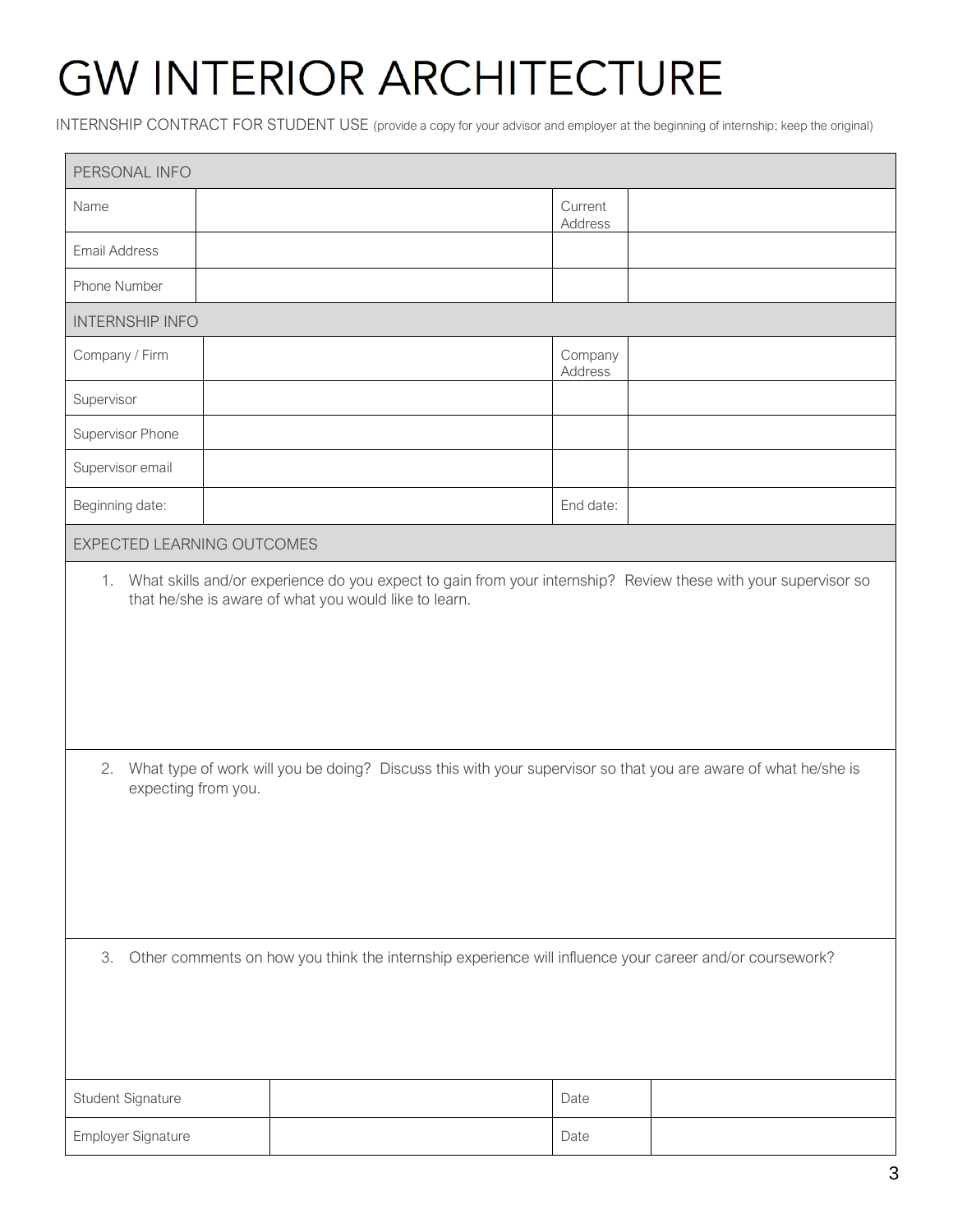| <b>INTERNSHIP ANALYSIS:</b><br>Describe and analyze how each of the following internship objectives were met during your internship experience. |                                                                                                                                                                     |      |  |  |  |
|-------------------------------------------------------------------------------------------------------------------------------------------------|---------------------------------------------------------------------------------------------------------------------------------------------------------------------|------|--|--|--|
| $\bullet$                                                                                                                                       | Contribution of Interior Design to contemporary society                                                                                                             |      |  |  |  |
| $\bullet$                                                                                                                                       | Understanding of the various types of design practices                                                                                                              |      |  |  |  |
| $\bullet$                                                                                                                                       | Familiarity with business practices - specifically: business development, financial management, strategic planning,<br>collaboration and integration of disciplines |      |  |  |  |
|                                                                                                                                                 | Awareness of project management, communication and delivery methods                                                                                                 |      |  |  |  |
|                                                                                                                                                 | Understanding of various market sectors and client types                                                                                                            |      |  |  |  |
|                                                                                                                                                 | Awareness of the role and value of legal recognition for the profession                                                                                             |      |  |  |  |
| $\bullet$                                                                                                                                       | Exposure to the role and value of professional organizations                                                                                                        |      |  |  |  |
| $\bullet$                                                                                                                                       | Understand the value and role of life-long learning                                                                                                                 |      |  |  |  |
| Student Signature                                                                                                                               |                                                                                                                                                                     | Date |  |  |  |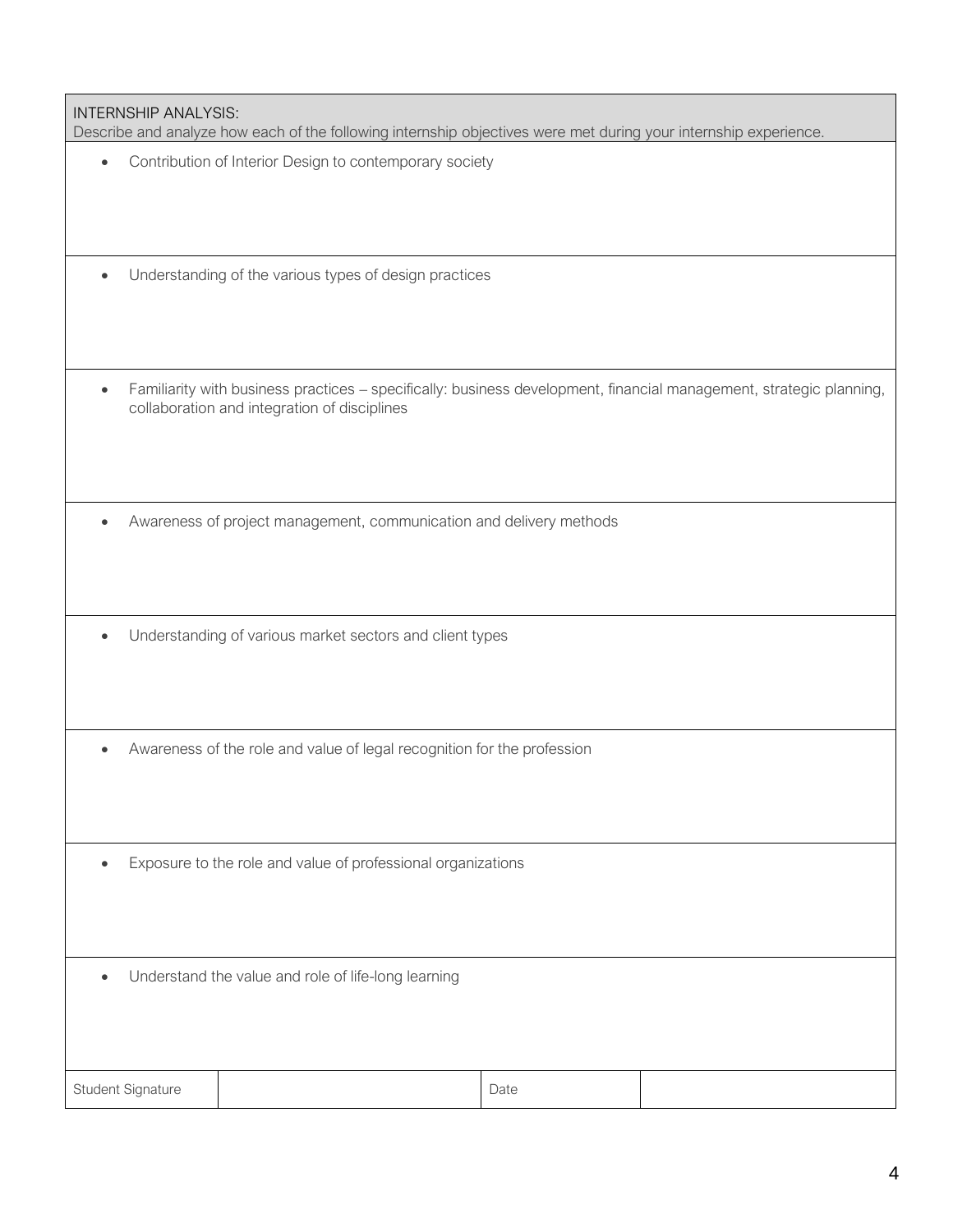#### Dear Employer:

Thank you for hosting a George Washington University Corcoran School of the Arts and Design Interior Architecture student as an intern within your firm / company. We are eager for our students to gain initial experience that allows them to learn from and contribute to the profession.

Students will earn academic credit for this internship; they will also be required to enroll in a course that will augment their understanding of the business of interior design. The workplace supervisor is asked to provide a positive learning environment for the student and to expose them to as many aspects of the profession as possible. Please note that no more than 15% of the student's time should be occupied with clerical and administrative duties.

Prior to the start of the internship, we encourage the student to speak to you about what's expected from them during their time at the firm. Also, he/she should voice their thoughts about what they would like to learn from the internship. At the end, we request an assessment of the student and his/her work from you; they will provide this Internship Evaluation form. We would greatly appreciate it if you could return it to the student ten days prior to the end of the semester so that he/she can receive credit for this experience. Please confirm this date with the student.

Below is a list of learning objectives our program has identified for the internship experience. Your effort to expose them to these areas of the Interior Design profession would be greatly appreciated.

- *The impact of a global market on design practices*
- *The breadth and depth of interior design's impact and value*
- *Components of business practice*
- *Various types of business formations*
- *The elements of project management*
- *The instruments of service: contract documents, transmittals, schedules, budgets, and specifications*
- *Professional ethics and conduct*
- *Various career opportunities an interior design education can afford and the options for advanced study*
- *Exposure to role models who are qualified by education and experience in interior design*

If you have any questions, please contact our graduate or undergraduate advisor. We hope you will enjoy having a GW IA student work with you and we look forward to a continued relationship with your firm / company.

Sincerely,

Interior Architecture Program The Corcoran School for the Arts and Design The George Washington University 500 17th Street NW; Flagg Building Washington, DC 20006

Catherine Anderson Graduate Faculty Advisor [catand@gwu.edu](mailto:ejspeck@gwu.edu)

Scott Jones Undergraduate Faculty Advisor [scottjones](mailto:scottjones@gwu.edu)@gwu.edu